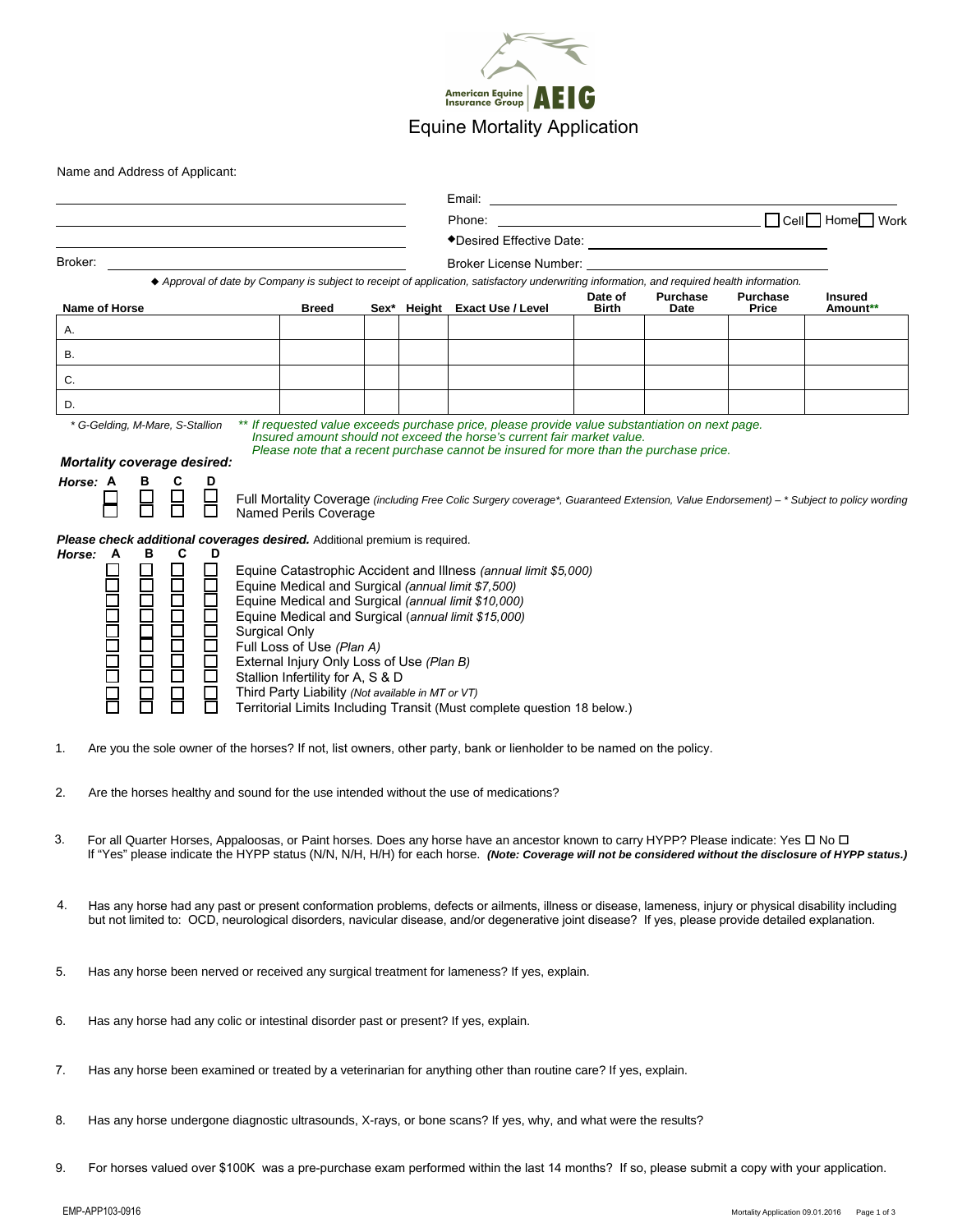- 10. Has any horse received any joint injections? If yes, please specify joints injected, dates, and reasons for injections.
- 11. Has any horse received any type of medication long or short term, or any preventative treatments in the last 12 months? If yes, please provide detailed explanation.
- 12. Does any horse receive any other medications/supplements? If yes, please provide detailed explanation.
- 13. Has any horse been treated for hoof problems, founder/laminitis, or rotation of the coffin bone?
- 14. Is there now any contagious or infectious disease on the premises, or has there been during the past 12 months?
- 15. Name of previous Insurance Company, if any. If coverage is still in place, please provide the expiration date to avoid duplicate coverage.
- 16. Has any insurer ever declined, imposed restrictions, or refused to renew your horse insurance? If yes, give details. *(not applicable in MO)*
- 17. Have you filed insurance claims in the past three years for any of the proposed horses? If yes, please state name of company, name of horse, and amount paid.
- 18. Will any horse be outside the contiguous United States or Canada during the coverage period? If yes, give details including dates and locations for coverage consideration. *(Note: If any horse may later travel outside the continental United States or Canada, the company needs prior written notification for coverage consideration.)*

VALUE SUBSTANTIATION SHOW RESULTS FOR LAST 12 MONTHS - Include show ratings / level and winnings where applicable. If applicable, include USEF *registration # and/or breed registration #. Attach separate sheet if necessary.* 

TRAINING RECORD - Description of additional training the horse has received since purchase. Please specify name of trainer, dates in training, and charge per month, *not including board, vet, farrier, or other charges. Please specify the horse's current capabilities. Attach separate sheet if necessary.* 

STALLION QUESTIONS - If AS&D coverage is also desired, please complete the Stallion AS&D Supplemental Application. Please provide current stud fee, mares bred last full season, mares booked for current season, and bookings for next season. Also include average sales price of offspring, and offspring performance records. Attach separate sheet if *necessary.* 

BROODMARE QUESTIONS - Please provide stallion bred to, due date, year of last foaling, and foaling record. Also include average sales price of offspring, and offspring *performance records. Attach separate sheet if necessary.*

**FOAL / YEARLING / YOUNG HORSE QUESTIONS –** *Please provide sire / dam, stud fee of sire, and sale prices and/or performance records of full / half siblings. Attach separate sheet if necessary.*

*Additional information or comments:*